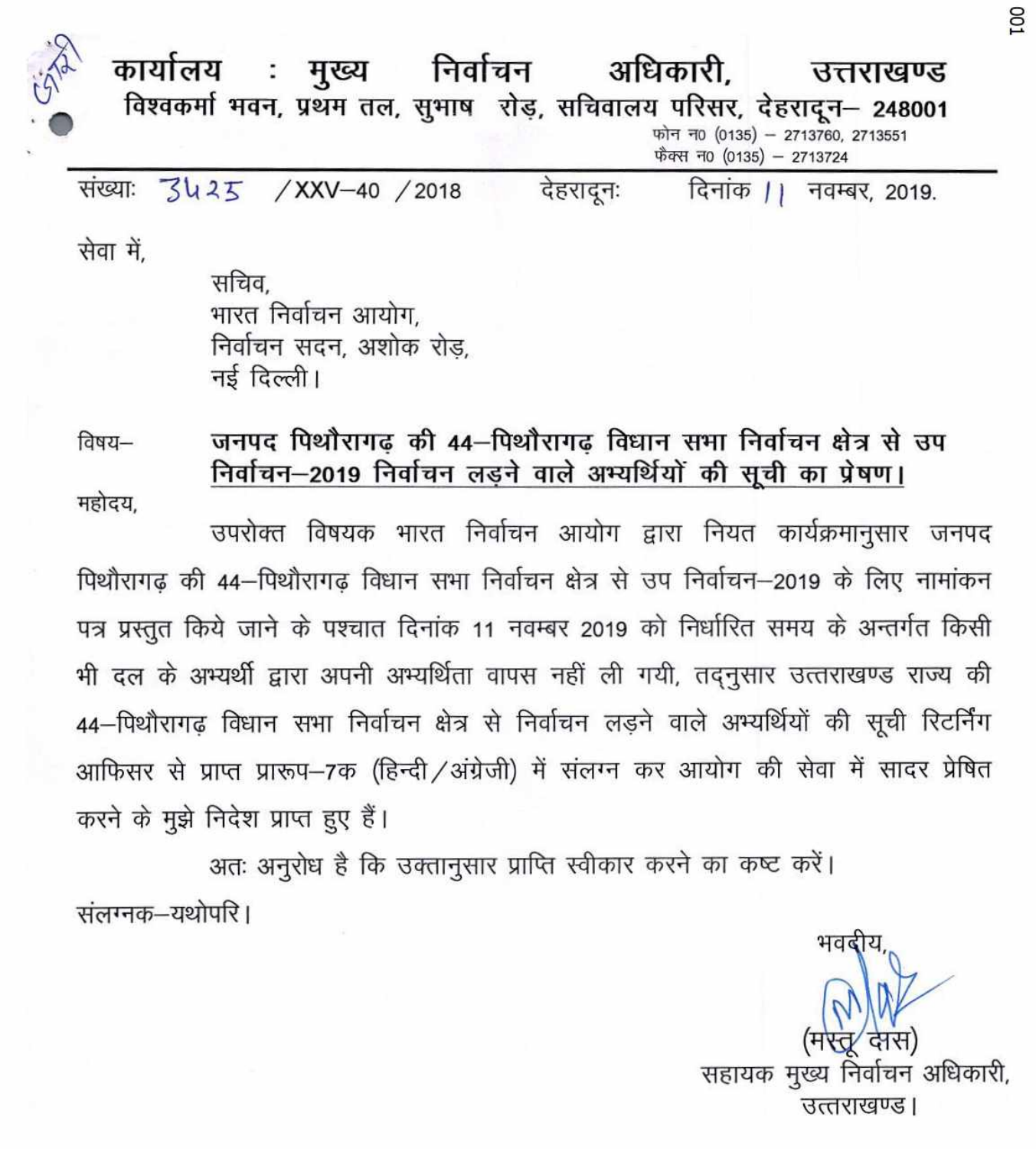2004560003.jpg

https://mail.google.com/mail/u/0.00

## कार्यालय जिला निर्वाचन अधिकारी, पिथौरागढ़।

पत्रांक-२०८७, 29-उप निर्वा. / 2019

दिनांक

 $\frac{1}{2}$ नवम्बर, 2019 "निर्वाचन आवश्यक"

सेवा में,

सचिव एवं मुख्य निर्वाचन अधिकारी, देहरादून उत्ताराखण्ड।

विषय-

उत्तराखण्ड राज्य के जनपद पिथौरागढ़ की 44-पिथौरागढ़ विधान सभा निर्वाचन क्षेत्र से उप निर्वाचन, 2019-निर्वाचन लड़ने वाले अभ्यर्थियों की सूची प्ररूप 7क का प्रेषण।

महोदय

उपरोक्त विषयक रिटर्निंगं आफिसर. 44-पिथौरागढ़ विधान सभा निर्वाचन क्षेत्र, उप निर्वाचन, 2019 के पत्र संख्या-ज्ञाप/निर्वाचन-नाम निर्देशन/सूचना 2019 दिनांक 11 नवम्बर, 2019 के कम में अवगत कराना है कि 44-पिथौरागढ़ विधान सभा निर्वाचन क्षेत्र से उप निर्वाचन-2019 के निर्धारित कार्यक्रमानुसार अभ्यर्थिता वापस लेने के दिनांक 11 नवम्बर, 2019 को किसी भी अभ्यर्थी द्वारा नाम वापस नहीं लिया गया है। तदनसुार निर्वाचन लड़ने वाले अभ्यर्थियों की सूची निम्नलिखित प्रेषित की जा रही है:-

| <b>GHORE</b>                                                                                            | अभ्यर्थी का नाम | पता                                                                                                      | दल सहबद्धता | आवंटित प्रतीक |  |  |  |  |  |  |
|---------------------------------------------------------------------------------------------------------|-----------------|----------------------------------------------------------------------------------------------------------|-------------|---------------|--|--|--|--|--|--|
|                                                                                                         |                 |                                                                                                          |             |               |  |  |  |  |  |  |
| (i) मान्यता प्राप्त राष्ट्रीय और राज्य राजनैतिक दलों के अभ्यर्थी                                        |                 |                                                                                                          |             |               |  |  |  |  |  |  |
| 1.                                                                                                      | अन्जू लुंठी     | ग्राम-तड़ीगांव (सिलौली) पो0 इंडियन नेशनल कॉंग्रेस हाथ<br>/ जिला पिथौरागढ                                 |             |               |  |  |  |  |  |  |
| $\overline{2}$                                                                                          | चन्द्रा पन्त    | मोहल्ला खड़कोट, पो0 / भारतीय जनता पार्टी<br>तहसील / जिला- पिथौरागढ़                                      |             | कमल           |  |  |  |  |  |  |
| (ii) रजिस्ट्रीकृत राजनैतिक दलों के अभ्यर्थी (मान्यता प्राप्त राष्ट्रीय और राज्य राजनैतिक दलों से मिन्न) |                 |                                                                                                          |             |               |  |  |  |  |  |  |
| 3.                                                                                                      |                 | मनोज कुमार भट्ट ग्राम-मल्ली मादली चम्पावत, समाजवादी पार्टी<br>उर्फ ललित भट्ट   पो0 चम्पावत, जिला-चम्पावत |             | साईकिल        |  |  |  |  |  |  |

अतः अनुरोध है कि निर्वाचन लड़ने वाले अभ्यर्थियों की सूची निर्धारित प्ररूप-7क पर हिन्दी और अंग्रेजी में संलग्न कर सेवा में प्रेषित है। संलग्न-यथोपरि।

> अपर जिलाधिकारी/ उप जिला निर्वाचन अधिकारी पिथौरागढ।

भवदीय.

प्रतिलिपि श्री मनमोहन मैनाली, उप सचिव, वित्त, प्रभारी अधिकारी निर्वाचन कन्ट्रोल रूम मुख्य निर्वाचन कार्यालय उत्तराखण्ड देहरादून को सचिव एवं मुख्य निर्वाचन अधिकारी, उत्तराखण्ड के संज्ञानार्थ प्रेषित।

अपर जिलाधिकारी/ उप जिला निर्वाचन अधिकारी पिथौरागढ।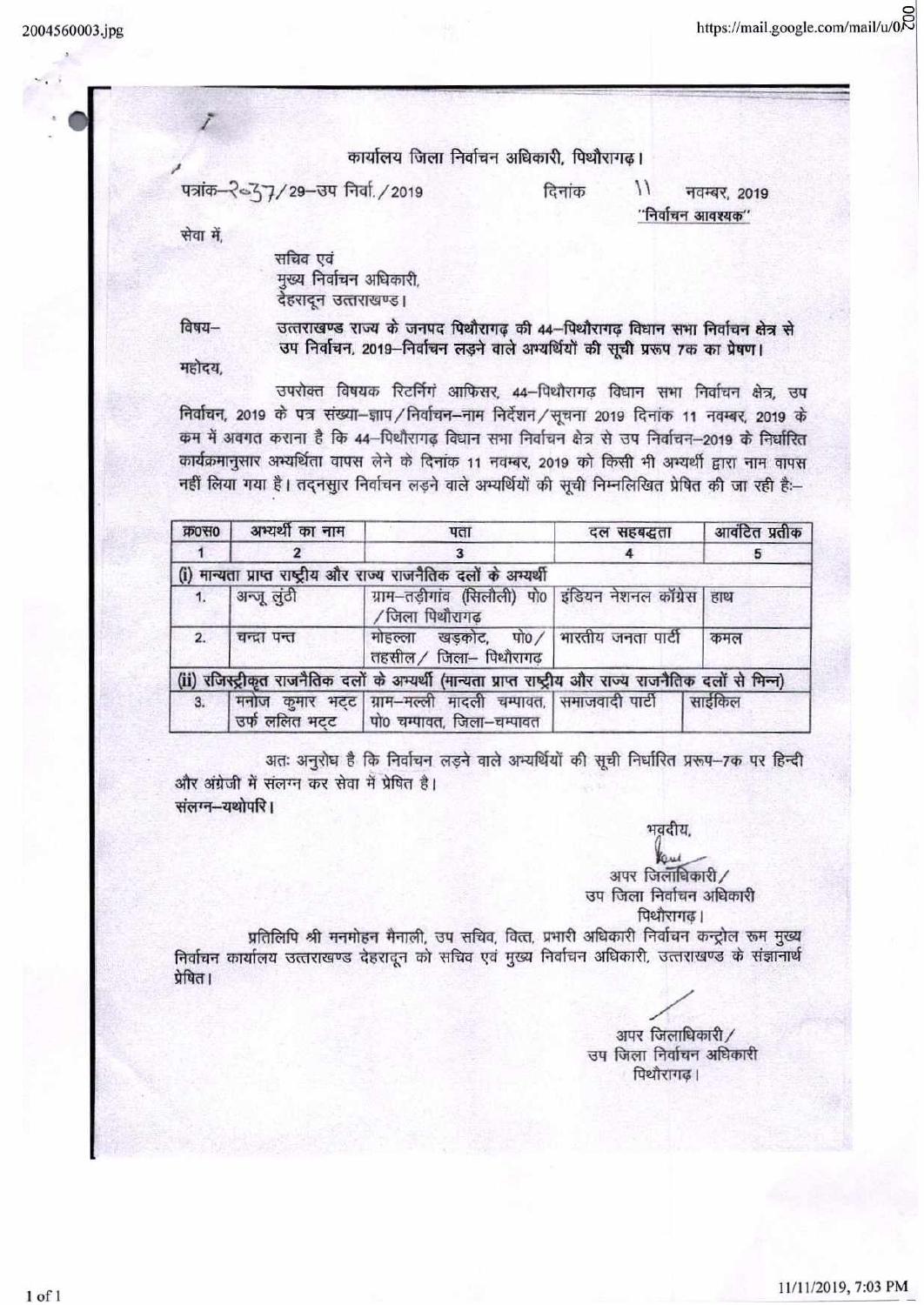|                | Form 7A<br>[See rule 10(1)]<br><b>LIST OF CONTESTING CANDIDATES</b><br>Bye-Election 2019 to the Legistive Assembly from the 44-PITHORAGARH<br><b>Assembly Constituency</b> |                                                                         |                                    |                       |  |  |  |  |
|----------------|----------------------------------------------------------------------------------------------------------------------------------------------------------------------------|-------------------------------------------------------------------------|------------------------------------|-----------------------|--|--|--|--|
| SI<br>No.      | <b>Name of candidate</b><br>& Photograph                                                                                                                                   | <b>Address of</b><br>Candidate                                          | *Party<br>affiliation              | <b>Symbol alloted</b> |  |  |  |  |
| 1              |                                                                                                                                                                            | 3                                                                       |                                    | 5                     |  |  |  |  |
|                | (i) Candidate of recognised National and State Political Parties.                                                                                                          |                                                                         |                                    |                       |  |  |  |  |
| 1              | Anju Lunthi                                                                                                                                                                | Vill-Tadigaon<br>(Silauli) Post/Distt.<br>Pithoragarh                   | <b>Indian National</b><br>Congress | Hand                  |  |  |  |  |
| $\overline{2}$ | <b>Chandra Pant</b><br>(ii) Candidates of registered Political Parties (Other than recognised National and                                                                 | Mohalla Khadkot,<br>Post/tahsil/distt-<br>Pithoragarh                   | Bharatiya<br>Janata Party          | Lotus                 |  |  |  |  |
|                | <b>State Political Parties)</b>                                                                                                                                            |                                                                         |                                    |                       |  |  |  |  |
| 3              | Manoj Kumar Bhatt                                                                                                                                                          | Vill- Malli Madli<br>Champawat, post-<br>Champawat, distt-<br>Champawat | Samajwadi<br>Party                 | Bicycle               |  |  |  |  |
|                | (iii) Other candidates                                                                                                                                                     |                                                                         |                                    |                       |  |  |  |  |
| Nil            | Nil                                                                                                                                                                        | Nil                                                                     | Nil                                | Nil                   |  |  |  |  |

Date...11-11-2019

Returning Officer 44-Pithoragarh Assembly Constituency Bye-Election-20 19